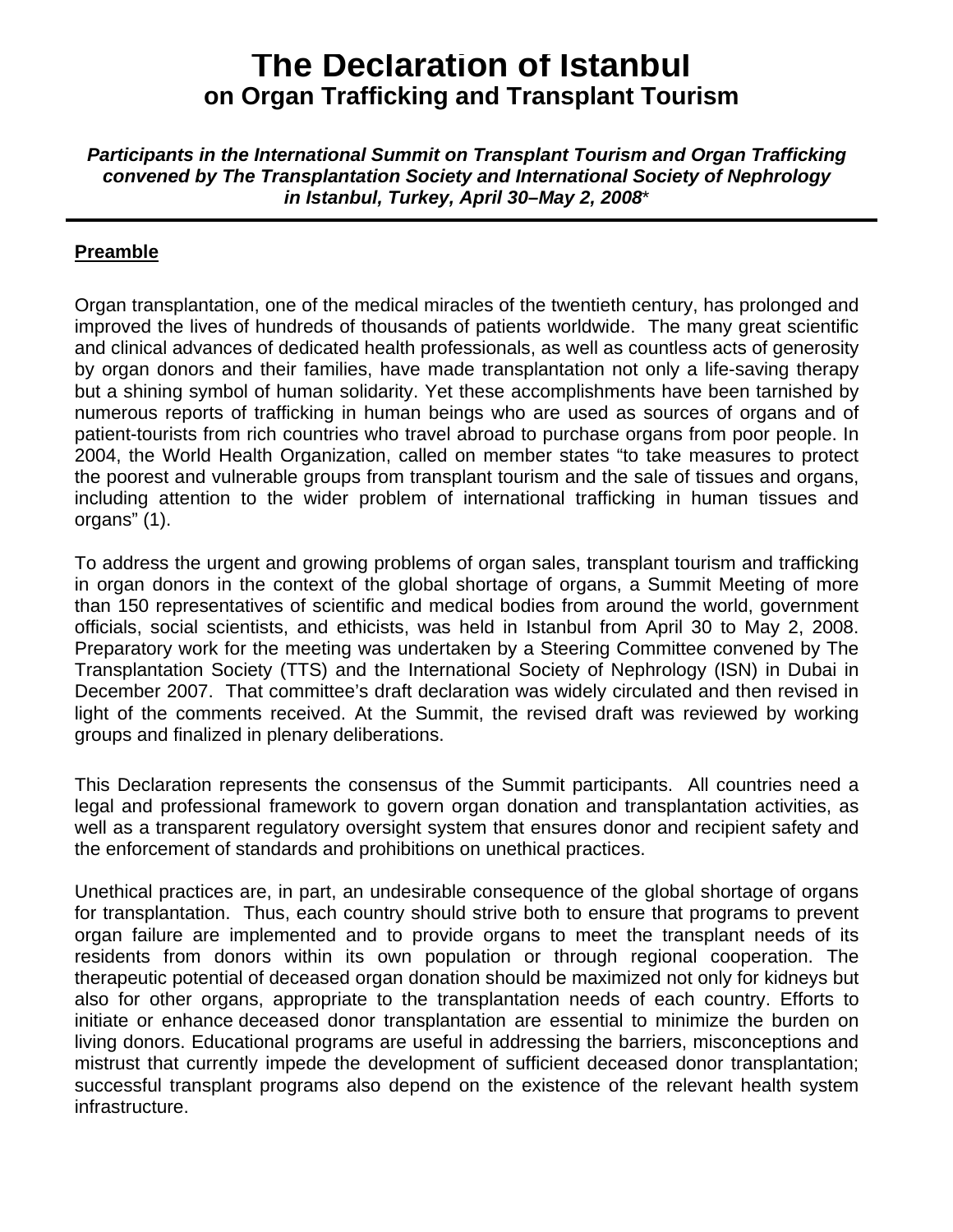Access to healthcare is a human right but often not a reality. The provision of care for living donors before, during and after surgery–as described in the reports of the international forums organized by TTS in Amsterdam and Vancouver (2-4)–is no less essential than taking care of the transplant recipient. A positive outcome for a recipient can never justify harm to a live donor; on the contrary, for a transplant with a live donor to be regarded as a success means that both the recipient and the donor have done well.

This Declaration builds on the principles of the Universal Declaration of Human Rights (5). The broad representation at the Istanbul Summit reflects the importance of international collaboration and global consensus to improve donation and transplantation practices. The Declaration will be submitted to relevant professional organizations and to the health authorities of all countries for consideration. The legacy of transplantation must not be the impoverished victims of organ trafficking and transplant tourism but rather a celebration of the gift of health by one individual to another.

## **Definitions**

**Organ trafficking** is the recruitment, transport, transfer, harboring or receipt of living or deceased persons or their organs by means of the threat or use of force or other forms of coercion, of abduction, of fraud, of deception, of the abuse of power or of a position of vulnerability, or of the giving to, or the receiving by, a third party of payments or benefits to achieve the transfer of control over the potential donor, for the purpose of exploitation by the removal of organs for transplantation (6).

**Transplant commercialism** is a policy or practice in which an organ is treated as a commodity, including by being bought or sold or used for material gain.

**Travel for transplantation** is the movement of organs, donors, recipients or transplant professionals across jurisdictional borders for transplantation purposes. Travel for transplantation becomes **transplant tourism** if it involves organ trafficking and/or transplant commercialism or if the resources (organs, professionals and transplant centers) devoted to providing transplants to patients from outside a country undermine the country's ability to provide transplant services for its own population.

#### **Principles**

- 1. National governments, working in collaboration with international and non-governmental organizations, should develop and implement comprehensive programs for the screening, prevention and treatment of organ failure, which include:
	- a. The advancement of clinical and basic science research;
	- b. Effective programs, based on international guidelines, to treat and maintain patients with end-stage diseases, such as dialysis programs for renal patients, to minimize morbidity and mortality, alongside transplant programs for such diseases;
	- c. Organ transplantation as the preferred treatment for organ failure for medically suitable recipients.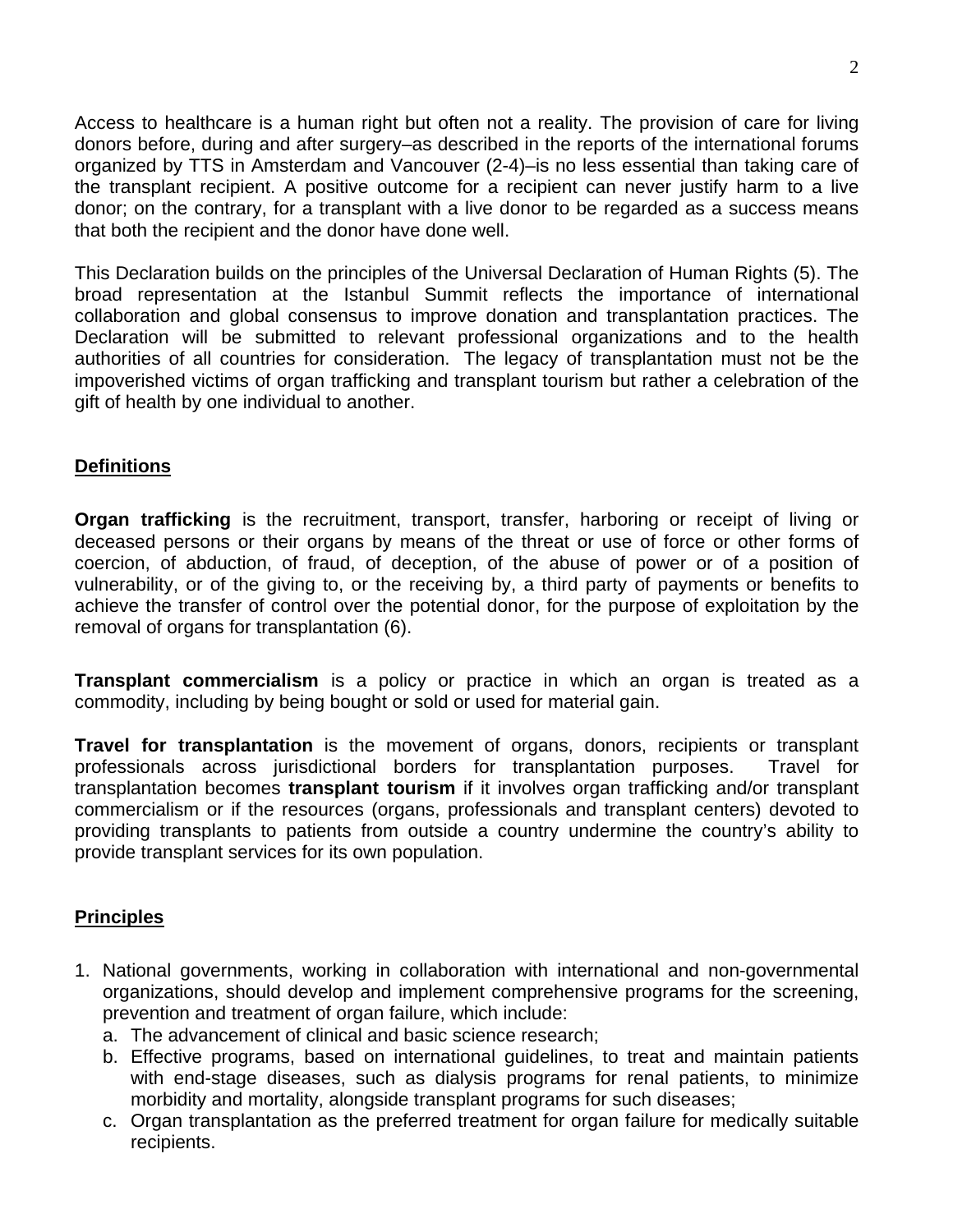- 2. Legislation should be developed and implemented by each country or jurisdiction to govern the recovery of organs from deceased and living donors and the practice of transplantation, consistent with international standards.
	- a. Policies and procedures should be developed and implemented to maximize the number of organs available for transplantation, consistent with these principles;
	- b. The practice of donation and transplantation requires oversight and accountability by health authorities in each country to ensure transparency and safety;
	- c. Oversight requires a national or regional registry to record deceased and living donor transplants;
	- d. Key components of effective programs include public education and awareness, health professional education and training, and defined responsibilities and accountabilities for all stakeholders in the national organ donation and transplant system.
- 3. Organs for transplantation should be equitably allocated within countries or jurisdictions to suitable recipients without regard to gender, ethnicity, religion, or social or financial status.
	- a. Financial considerations or material gain of any party must not influence the application of relevant allocation rules.
- 4. The primary objective of transplant policies and programs should be optimal short- and long-term medical care to promote the health of both donors and recipients.
	- a. Financial considerations or material gain of any party must not override primary consideration for the health and well-being of donors and recipients.
- 5. Jurisdictions, countries and regions should strive to achieve self-sufficiency in organ donation by providing a sufficient number of organs for residents in need from within the country or through regional cooperation.
	- a. Collaboration between countries is not inconsistent with national self- sufficiency as long as the collaboration protects the vulnerable, promotes equality between donor and recipient populations, and does not violate these principles;
	- b. Treatment of patients from outside the country or jurisdiction is only acceptable if it does not undermine a country's ability to provide transplant services for its own population.
- 6. Organ trafficking and transplant tourism violate the principles of equity, justice and respect for human dignity and should be prohibited. Because transplant commercialism targets impoverished and otherwise vulnerable donors, it leads inexorably to inequity and injustice and should be prohibited. In Resolution 44.25, the World Health Assembly called on countries to prevent the purchase and sale of human organs for transplantation.
	- a. Prohibitions on these practices should include a ban on all types of advertising (including electronic and print media), soliciting, or brokering for the purpose of transplant commercialism, organ trafficking, or transplant tourism.
	- b. Such prohibitions should also include penalties for acts—such as medically screening donors or organs, or transplanting organs—that aid, encourage, or use the products of, organ trafficking or transplant tourism.
	- c. Practices that induce vulnerable individuals or groups (such as illiterate and impoverished persons, undocumented immigrants, prisoners, and political or economic refugees) to become living donors are incompatible with the aim of combating organ trafficking, transplant tourism and transplant commercialism.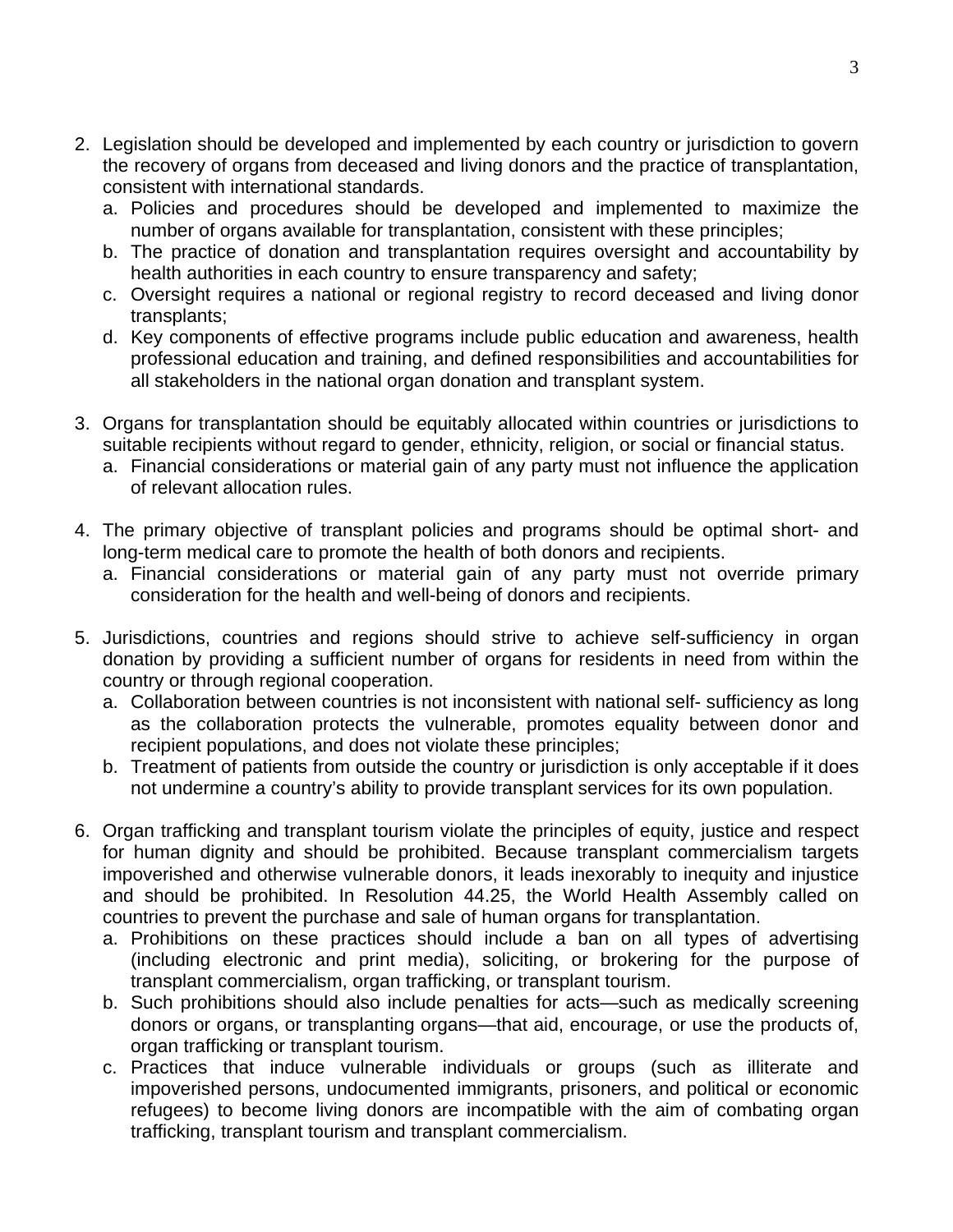# **Proposals**

Consistent with these principles, participants in the Istanbul Summit suggest the following strategies to increase the donor pool and to prevent organ trafficking, transplant commercialism and transplant tourism and to encourage legitimate, life-saving transplantation programs:

### **To respond to the need to increase deceased donation:**

- 1. Governments, in collaboration with health care institutions, professionals, and nongovernmental organizations should take appropriate actions to increase deceased organ donation. Measures should be taken to remove obstacles and disincentives to deceased organ donation.
- 2. In countries without established deceased organ donation or transplantation, national legislation should be enacted that would initiate deceased organ donation and create transplantation infrastructure, so as to fulfill each country's deceased donor potential.
- 3. In all countries in which deceased organ donation has been initiated, the therapeutic potential of deceased organ donation and transplantation should be maximized.
- 4. Countries with well established deceased donor transplant programs are encouraged to share information, expertise and technology with countries seeking to improve their organ donation efforts.

## **To ensure the protection and safety of living donors and appropriate recognition for their heroic act while combating transplant tourism, organ trafficking and transplant commercialism:**

- 1. The act of donation should be regarded as heroic and honored as such by representatives of the government and civil society organizations.
- 2. The determination of the medical and psychosocial suitability of the living donor should be guided by the recommendations of the Amsterdam and Vancouver Forums (2-4).
	- a. Mechanisms for informed consent should incorporate provisions for evaluating the donor's understanding, including assessment of the psychological impact of the process;
	- b. All donors should undergo psychosocial evaluation by mental health professionals during screening.
- 3. The care of organ donors, including those who have been victims of organ trafficking, transplant commercialism, and transplant tourism, is a critical responsibility of all jurisdictions that sanctioned organ transplants utilizing such practices.
- 4. Systems and structures should ensure standardization, transparency and accountability of support for donation.
	- a. Mechanisms for transparency of process and follow-up should be established;
	- b. Informed consent should be obtained both for donation and for follow-up processes.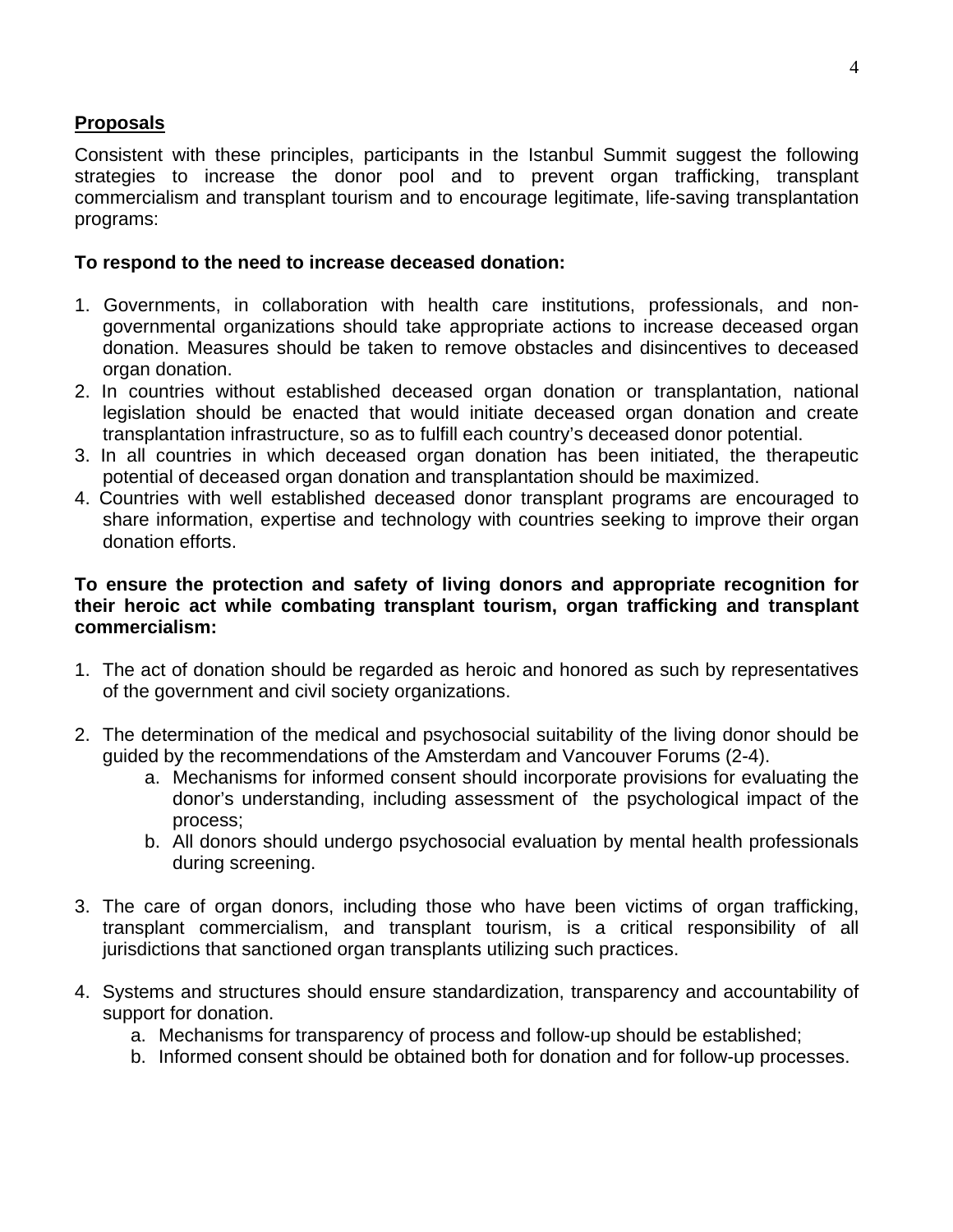- 5. Provision of care includes medical and psychosocial care at the time of donation and for any short- and long-term consequences related to organ donation.
	- a. In jurisdictions and countries that lack universal health insurance, the provision of disability, life, and health insurance related to the donation event is a necessary requirement in providing care for the donor;
	- b. In those jurisdictions that have universal health insurance, governmental services should ensure donors have access to appropriate medical care related to the donation event;
	- c. Health and/or life insurance coverage and employment opportunities of persons who donate organs should not be compromised;
	- d. All donors should be offered psychosocial services as a standard component of follow-up;
	- e. In the event of organ failure in the donor, the donor should receive:
		- i. Supportive medical care, including dialysis for those with renal failure, and
		- ii. Priority for access to transplantation, integrated into existing allocation rules as they apply to either living or deceased organ transplantation.
- 6. Comprehensive reimbursement of the actual, documented costs of donating an organ does not constitute a payment for an organ, but is rather part of the legitimate costs of treating the recipient.
	- a. Such cost-reimbursement would usually be made by the party responsible for the costs of treating the transplant recipient (such as a government health department or a health insurer);
	- b. Relevant costs and expenses should be calculated and administered using transparent methodology, consistent with national norms;
	- c. Reimbursement of approved costs should be made directly to the party supplying the service (such as to the hospital that provided the donor's medical care);
	- d. Reimbursement of the donor's lost income and out-of-pockets expenses should be administered by the agency handling the transplant rather than paid directly from the recipient to the donor.
- 7. Legitimate expenses that may be reimbursed when documented include:
	- a. the cost of any medical and psychological evaluations of potential living donors who are excluded from donation (*e.g.*, because of medical or immunologic issues discovered during the evaluation process);
	- b. costs incurred in arranging and effecting the pre-, peri- and post-operative phases of the donation process (*e.g.*, long-distance telephone calls, travel, accommodation and subsistence expenses);
	- c. medical expenses incurred for post-discharge care of the donor;
	- d. lost income in relation to donation (consistent with national norms).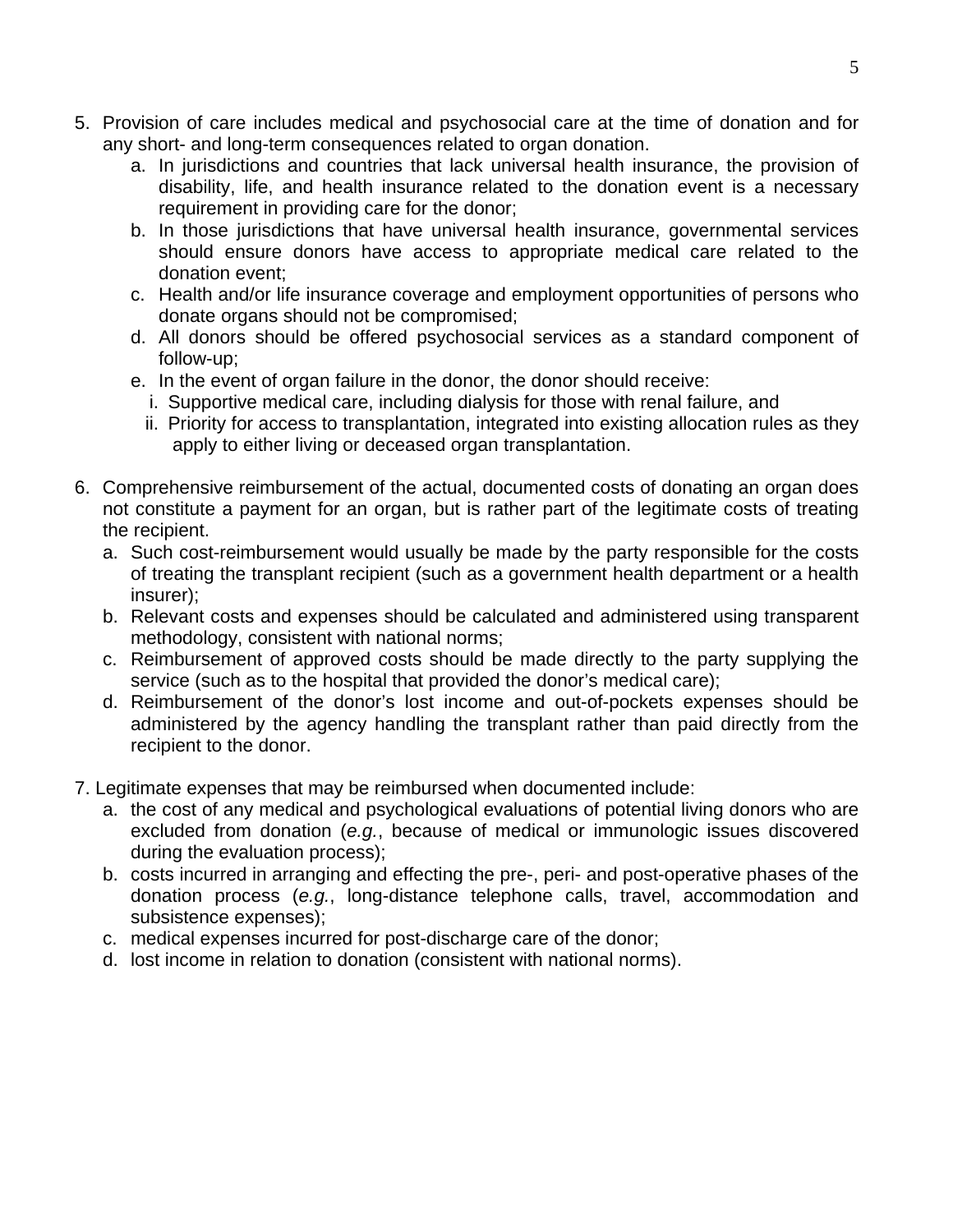#### **References**

- 1. World Health Assembly Resolution 57.18, Human organ and tissue transplantation, 22 May 2004, [http://www.who.int/gb/ebwha/pdf\\_files/WHA57/A57\\_R18-en.pdf](http://www.who.int/gb/ebwha/pdf_files/WHA57/A57_R18-en.pdf).
- 2. The Ethics Committee of the Transplantation Society (2004). The Consensus Statement of the Amsterdam Forum on the Care of the Live Kidney Donor. Transplantation 78(4):491-92.
- 3. Barr ML, Belghiti J, Villamil FG, Pomfret EA, Sutherland DS, Gruessner RW, Langnas AN & Delmonico FL (2006). A Report of the Vancouver Forum on the Care of the Life Organ Donor: Lung, Liver, Pancreas, and Intenstine Data and Medical Guidelines. Transplantation 81(10):1373-85.
- 4. Pruett TL, Tibell A, Alabdulkareem A, Bhandari M, Cronon DC, Dew MA, Dib-Kuri A, Gutmann T, Matas A, McMurdo L, Rahmel A, Rizvi SAH, Wright L & Delmonico FL (2006). The Ethics Statement of the Vancouver Forum on the Live Lung, Liver, Pancreas, and Intestine Donor. Transplantation 81(10):1386-87.
- 5. Universal Declaration of Human Rights, adopted by the UN General Assembly on December 10, 1948, http://www.un.org/Overview/rights.html.
- 6. Based on Article 3a of the Protocol to Prevent, Suppress and Punish Trafficking in Persons, Especially Women and Children, Supplementing the United Nations Convention Against Transnational Organized Crime, [http://www.uncjin.org/Documents/Conventions/dcatoc/final\\_](http://www.uncjin.org/Documents/Conventions/dcatoc/final_%20documents_2/convention_%20traff_eng.pdf)  [documents\\_2/convention\\_%20traff\\_eng.pdf](http://www.uncjin.org/Documents/Conventions/dcatoc/final_%20documents_2/convention_%20traff_eng.pdf).
- *\* The Participants in the International Summit on Transplant Tourism and Organ Trafficking and the manner in which they were chosen and the meeting was organized were as follows:*

#### **Process and Participant Selection**

#### **Steering Committee:**

The Steering Committee was selected by an Organizing Committee consisting of Mona Alrukhami, Jeremy Chapman, Francis Delmonico, Mohamed Sayegh, Faissal Shaheen, and Annika Tibell.

The Steering Committee was composed of leadership from The Transplantation Society, including its President-elect and the Chair of its Ethics Committee, and the International Society of Nephrology, including its Vice President and individuals holding Council positions. The Steering Committee had representation from each of the continental regions of the globe with transplantation programs.

The mission of the Steering Committee was to draft a Declaration for consideration by a diverse group of participants at the Istanbul Summit. The Steering Committee also had the responsibility to develop the list of participants to be invited to the Summit meeting.

#### **Istanbul Participant Selection:**

Participants at the Istanbul Summit were selected by the Steering Committee according to the following considerations:

• The country liaisons of The Transplantation Society representing virtually all countries with transplantation programs;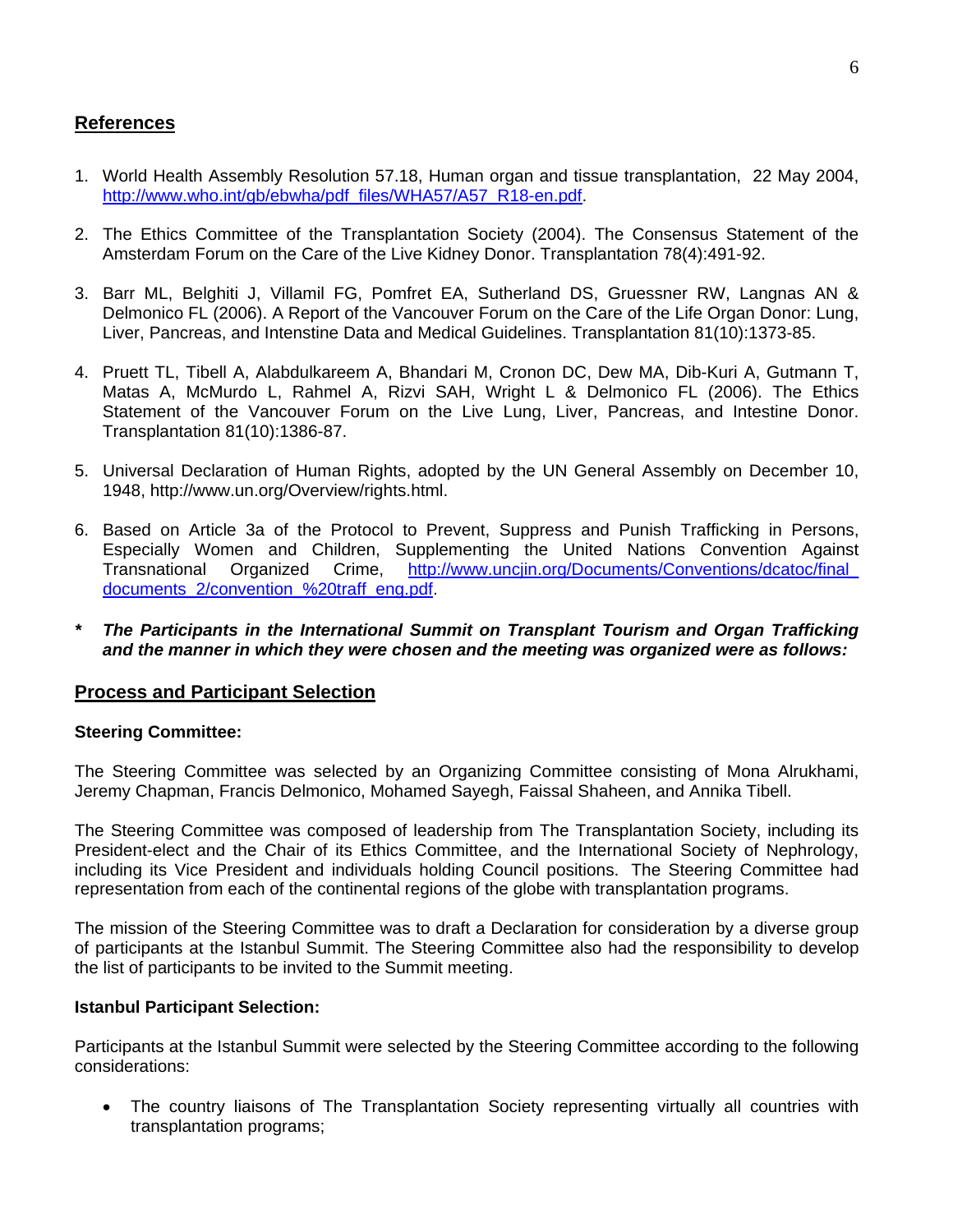- Representatives from international societies and the Vatican;
- Individuals holding leadership positions in nephrology and transplantation;
- Stakeholders in the public policy aspect of organ transplantation; and
- Ethicists, anthropologists, sociologists, and legal scholars well-recognized for their writings regarding transplantation policy and practice.

No person or group was polled with respect to their opinion, practice, or philosophy prior to the Steering Committee selection or the Istanbul Summit.

After the proposed group of participants was prepared and reviewed by the Steering Committee, they were sent an letter of invitation to the Istanbul Summit, which included the following components:

- the mission of the Steering Committee to draft a Declaration for all Istanbul participants' consideration;
- $\triangleq$  the agenda and work group format of the Summit;
- $\div$  the procedure for the selection of participants;
- $\triangleleft$  the work group topics;
- \* an invitation to the participants to indicate their work group preferences;
- $\div$  the intent to communicate a draft and other materials before the Summit convened;
- the Summit goals to assemble a final Declaration that could achieve consensus and would address the issues of organ trafficking, transplant tourism and commercialism, and provide principles of practice and recommended alternatives to address the shortage of organs;
- an acknowledgment of the funding provided by Astellas Pharmaceuticals for the Summit;
- provision of hotel accommodations and travel for all invited participants.

Of approximately 170 persons invited, 160 agreed to participate and 152 were able to attend the Summit in Istanbul on April 30-May 2, 2008. Because work on the Declaration at the Summit was to be carried out by dividing the draft document into separate parts, Summit invitees were assigned to a work group topic based on their response concerning the particular topics on which they wished to focus their attention before and during the Summit.

#### **Preparation of the Declaration:**

The draft Declaration prepared by the Steering Committee was furnished to all participants with ample time for appraisal and response prior to the Summit. The comments and suggestions received in advance were reviewed by the Steering Committee and given to leaders of the appropriate work group at the Summit. (Work group leaders were selected and assigned from the Steering Committee.)

The Summit meeting was formatted so that breakout sessions of the work groups could consider the written responses received from participants prior to the Summit as well as comments from each of the work group participants. The work groups elaborated these ideas as proposed additions to and revisions of the draft. When the Summit reconvened in plenary session, the Chairs of each work group presented the outcome of their breakout session to all Summit participants for discussion. During this process of review, the wording of each section of the Declaration was displayed on a screen before the plenary participants and was modified in light of their comments until consensus was reached on each point.

The content of the Declaration is derived from the consensus that was reached by the participants at the Summit in the plenary sessions which took place on May 1 and 2, 2008. A formatting group was assembled immediately after the Summit to address punctuation, grammatical and related concerns and to record the Declaration in its finished form.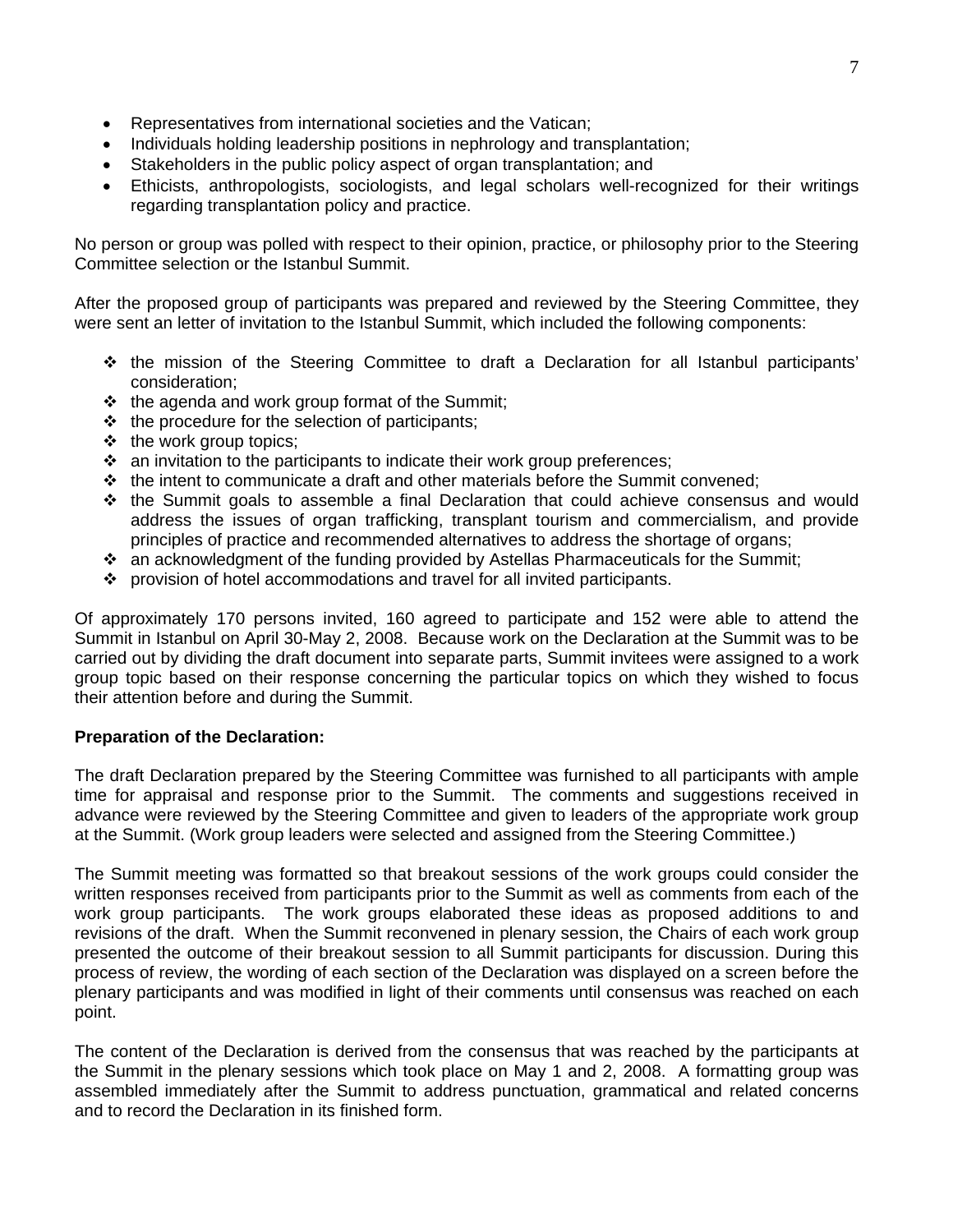# **Participants in the Istanbul Summit**

| Last Name        | <b>First Name</b>    | Country                     |
|------------------|----------------------|-----------------------------|
| Abboud           | Omar                 | Sudan                       |
| *Abbud-Filho     | Mario                | Brazil                      |
| Abdramanov       | Kaldarbek            | Kyrgyzstan                  |
| Abdulla          | Sadiq                | <b>Bahrain</b>              |
| Abraham          | Georgi               | India                       |
| Abueva           | Amihan V.            | Philippines                 |
| Aderibigbe       | Ademola              | Nigeria                     |
| *Al-Mousawi      | Mustafa              | Kuwait                      |
| Alberu           | Josefina             | Mexico                      |
| Allen            | Richard D.M.         | Australia                   |
| Almazan-Gomez    | Lynn C.              | Philippines                 |
| Alnono           | Ibrahim              | Yemen                       |
| *Alobaidli       | Ali Abdulkareem      | <b>United Arab Emirates</b> |
| *Alrukhaimi      | Mona                 | <b>United Arab Emirates</b> |
| Álvarez          | Inés                 | Uruguay                     |
| Assad            | Lina                 | Saudi Arabia                |
| Assounga         | Alain G.             | South Africa                |
| Baez             | Yenny                | Colombia                    |
| *Bagheri         | Alireza              | Iran                        |
| *Bakr            | Mohamed Adel         | Egypt                       |
| Bamgboye         | Ebun                 | Nigeria                     |
| *Barbari         | Antoine              | Lebanon                     |
| Belghiti         | Jacques              | France                      |
| Ben Abdallah     | Taieb                | Tunisia                     |
| Ben Ammar        | <b>Mohamed Salah</b> | Tunisia                     |
| Bos              | Michael              | <b>The Netherlands</b>      |
| Britz            | Russell              | South Africa                |
| Budiani          | Debra                | <b>USA</b>                  |
| *Capron          | Alexander            | <b>USA</b>                  |
| Castro           | Cristina R.          | Brazil                      |
| *Chapman         | Jeremy               | Australia                   |
| Chen             | Zhonghua Klaus       | People's Republic of China  |
| Codreanu         | Igor                 | Moldova                     |
| Cole             | Edward               | Canada                      |
| Cozzi            | Emanuele             | Italy                       |
| *Danovitch       | Gabriel              | <b>USA</b>                  |
| Davids           | Razeen               | South Africa                |
| De Broe          | Marc                 | Belgium                     |
| *De Castro       | Leonardo             | Philippines                 |
| *Delmonico       | Francis L.           | <b>USA</b>                  |
| Derani           | Rania                | Syria                       |
| <b>Dittmer</b>   | lan                  | New Zealand                 |
| Domínguez-Gil    | <b>Beatriz</b>       | Spain                       |
| Duro-Garcia      | Valter               | <b>Brazil</b>               |
| Ehtuish          | Ehtuish              | Libya                       |
| El-Shoubaki      | Hatem                | Qatar                       |
| Epstein          | Miran                | United Kingdom              |
| *Fazel           | Iraj                 | Iran                        |
| Fernandez Zincke | Eduardo              | Belgium                     |
| Garcia-Gallont   | Rudolf               | Guatemala                   |
| Ghods            | Ahad J.              | Iran                        |
| Gill             | John                 | Canada                      |
| Glotz            | Denis                | France                      |
| Gopalakrishnan   | Ganesh               | India                       |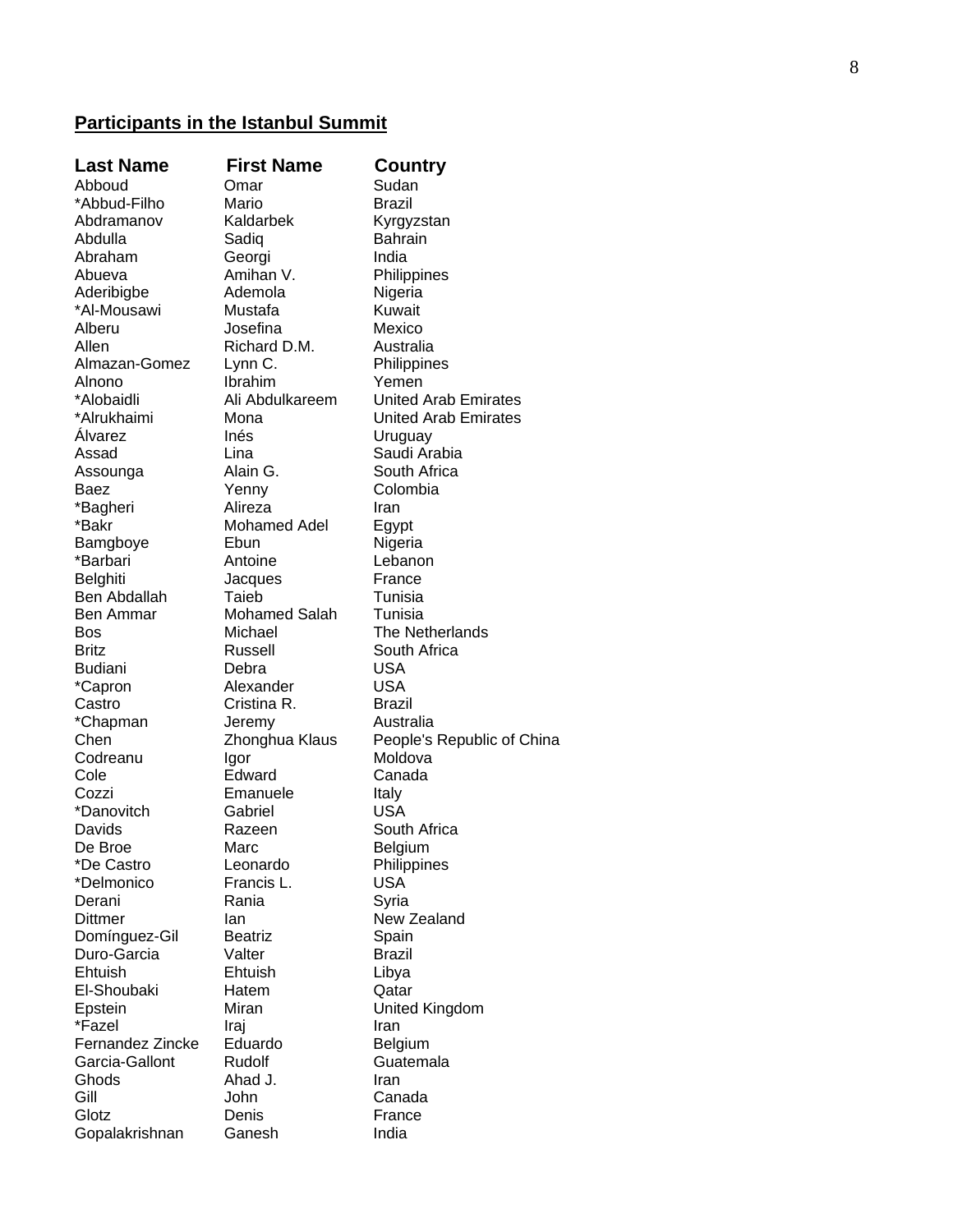Grinyo Josep Spain Ha Jongwon South Korea \*Haberal Mehmet A. Turkey Harmon William USA Hasegawa Tomonori Japan Hassan Ahmed Adel Egypt Hickey David Ireland Hiesse Christian France Humar Ines Croatia<br>Hurtado Abdias Peru Hurtado Abdias Ismail Moustafa Wesam Egypt Ivanovski Ninoslav Macedonia<br>\*.lha Vivekanand India Kahn Delawir South Africa Kamel Refaat Egypt Kirpalani **Ashok** India Kirste **Guenter** Germany \*Kobayashi Eiji Japan Koller **Jan** Jan Slovakia Laouabdia-Sellami Karim **France** \*Levin Adeera Canada Lloveras Josep Spain Lõhmus Aleksander Estonia Luciolli **Esmeralda** France Lundin Susanne Sweden Lye Wai Choong Singapore Lynch Stephen Australia \*Maïga Mahamane Mali Mamzer Bruneel Marie-France France Maric **Nicole Nicole** Austria \*Martin Dominique Australia \*Masri Marwan Lebanon Matamoros Maria A. Costa Rica Matas **Matas** Arthur **CONSTANDING Arthur** USA McNeil Adrian United Kingdom Meiser Bruno Germany Meši **Enisa** Bosnia Moazam **Farhat** Pakistan Mohsin Nabil **Nabil** Oman Mor **Eytan** Israel Morales Jorge Chile Munn Stephen New Zealand Murphy Mark Ireland \*Naicker Saraladevi South Africa Naqvi S.A. Anwar Pakistan \*Noël Luc WHO Obrador Gregorio Mexico Ona **Enrique** Philippines Oyen Ole Ole Norway<br>Padilla Benita Philippin

Gracida Carmen Mexico Vivekanand India Norbert Belgium Yolanda Philippines<br>
Enrique Philippines Benita Philippines

Hakim Nadey United Kingdom Hongji Yang People's Republic of China Kranenburg Leonieke The Netherlands<br>\*Lameire Norbert Belgium Lei Ruipeng People's Republic of China Oosterlee **Arie** Arie The Netherlands